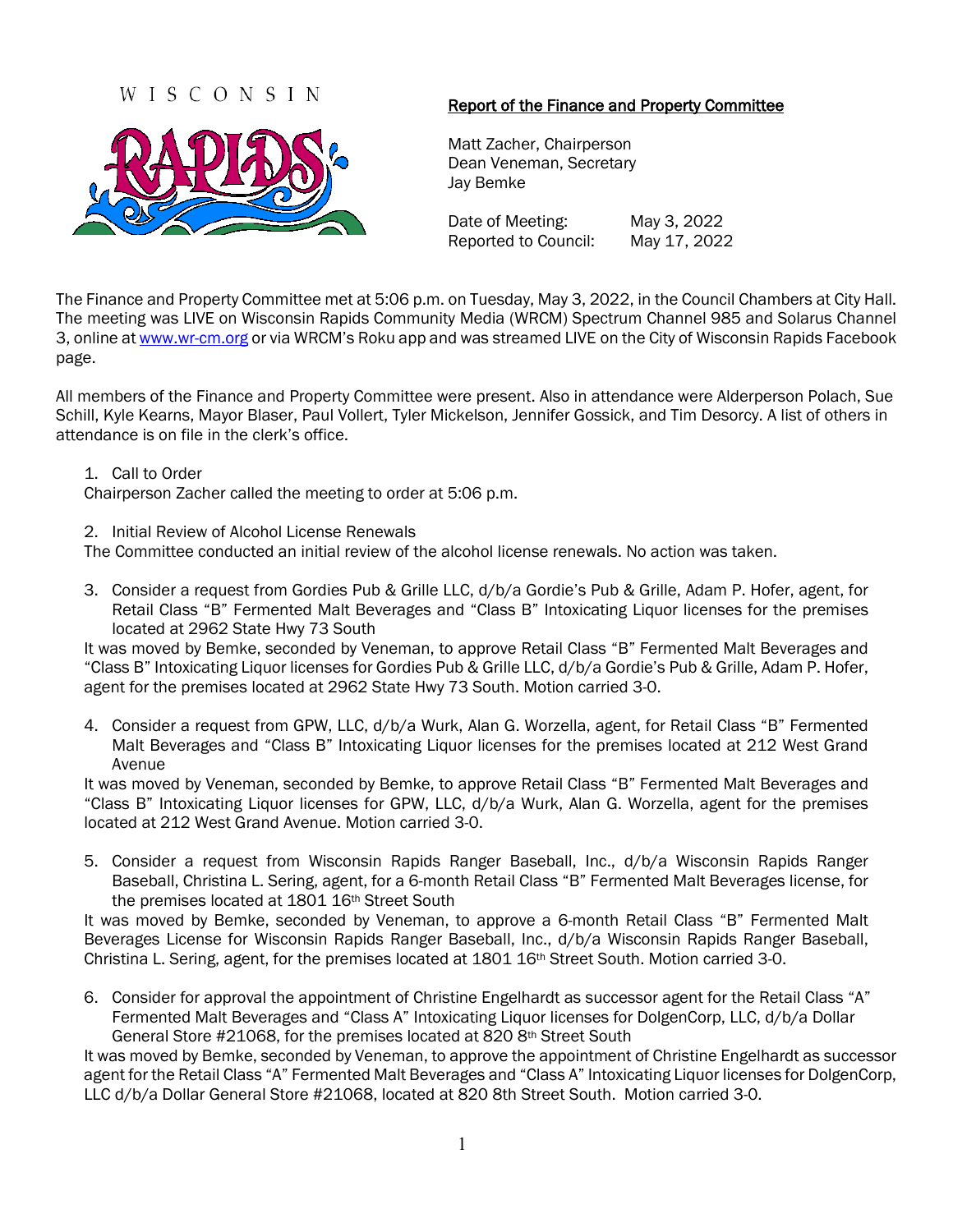7. Consider for approval the appointment of Christine Engelhardt as successor agent for the Retail Class "A" Fermented Malt Beverages and "Class A" Intoxicating Liquor licenses for DolgenCorp, LLC, d/b/a Dollar General Store #10309 for the premises located at 951 West Grand Avenue

It was moved by Veneman, seconded by Bemke to approve the appointment of Christine Engelhardt as successor agent for the Retail Class "A" Fermented Malt Beverages and "Class A" Intoxicating Liquor licenses for DolgenCorp, LLC d/b/a Dollar General Store #10309, located at 951 West Grand Avenue. Motion carried 3-0.

8. Consider for approval a Temporary Retail Class "B" Fermented Malt Beverages License for Central Wisconsin Cultural Center, 2651 Eighth Street South, for a Live Music on the Patio event to be held on Friday, May 20, 2022 from 6:00 p.m. to 9:00 p.m.

It was moved by Bemke, seconded by Veneman, to approve a Temporary Retail Class "B" Fermented Malt Beverages License for Central Wisconsin Cultural Center, 2651 Eighth Street South, for an Open Mic event to be held on Friday, May 20, 2022, from 6:00 p.m. to 9:00 p.m. Motion carried 3-0.

9. Consider for approval a Temporary Retail Class "B" Fermented Malt Beverages License for Central Wisconsin Cultural Center, 2651 Eighth Street South, for an Open Mic event to be held on Friday, May 27, 2022 from 7:00 p.m. to 10:00 p.m.

It was moved by Veneman, seconded by Bemke, to approve a Temporary Retail Class "B" Fermented Malt Beverages License for Central Wisconsin Cultural Center, 2651 Eighth Street South, for an Open Mic event to be held on Friday, May 27, 2022, from 7:00 p.m. to 10:00 p.m. Motion carried 3-0.

10. Consider for approval a Temporary Retail Class "B" Fermented Malt Beverages License for Central Wisconsin Cultural Center, 2651 Eighth Street South, for an Open Mic event to be held on Friday, June 24, 2022 from 7:00 p.m. to 10:00 p.m.

It was moved by Veneman, seconded by Bemke, to approve a Temporary Retail Class "B" Fermented Malt Beverages License for Central Wisconsin Cultural Center, 2651 Eighth Street South, for an Open Mic event to be held on Friday, June 24, 2022, from 7:00 p.m. to 10:00 p.m. Motion carried 3-0.

11. Consider a Special Event application from Central Wisconsin BMX Club, Inc., including requests for closure of the Eastside Compost Site on Saturday, July 30, 2022, and use of compost site property for excess parking during the event, for a Badger State 3-Day National Event to be held on Friday, July 29 through Sunday, July 31, 2022 at the BMX facility at 2220 East Riverview Expressway

It was moved by Veneman, seconded by Bemke, to approve a special event application, from Central Wisconsin BMX Club, Inc., including requests for closure of the Eastside Compost Site on Saturday, July 30, 2022, and use of compost site property for excess parking during the event, for a Badger State 3-Day National Event to be held on Friday, July 29 through Sunday, July 31, 2022 at the BMX facility at 2220 East Riverview Expressway, and to also include that if this type of event is proposed in the future, the Clerk may approve it and it will not be necessary for the Committee to approve the closing of the compost site. Motion carried 3-0.

12. Consider Phase 2 of the Wayfinding Sign Project with Graphic House for fabrication and install It was moved by Bemke, seconded by Veneman, to approve Phase 2 of the Wayfinding Sign Project, specifically the second (lesser) Graphic House bid for fabrication and install, excluding park signs Ix-1 numbers 22a, 25, & 34a, and not to exceed a project cost of \$30,000. Motion carried 3-0.

13. Consider for approval an agreement with Advanced Disposal Services Cranberry Creek Landfill, LLC for solid waste disposal services

It was moved by Bemke, seconded by Veneman to approve an agreement with Advanced Disposal Services Cranberry Creek Landfill, LLC for solid waste disposal services. Motion carried 3-0.

14. Consider for approval an agreement with Spielbauer Fireworks Co., Inc. (display operator Skypainter Fireworks, LLC) for the City's 2022 Fourth of July fireworks display

It was moved by Veneman, seconded by Zacher to approve an agreement with Spielbauer Fireworks Co., Inc. (display operator Skypainter Fireworks, LLC) for the City's 2022 Fourth of July fireworks display. Motion carried 3-0.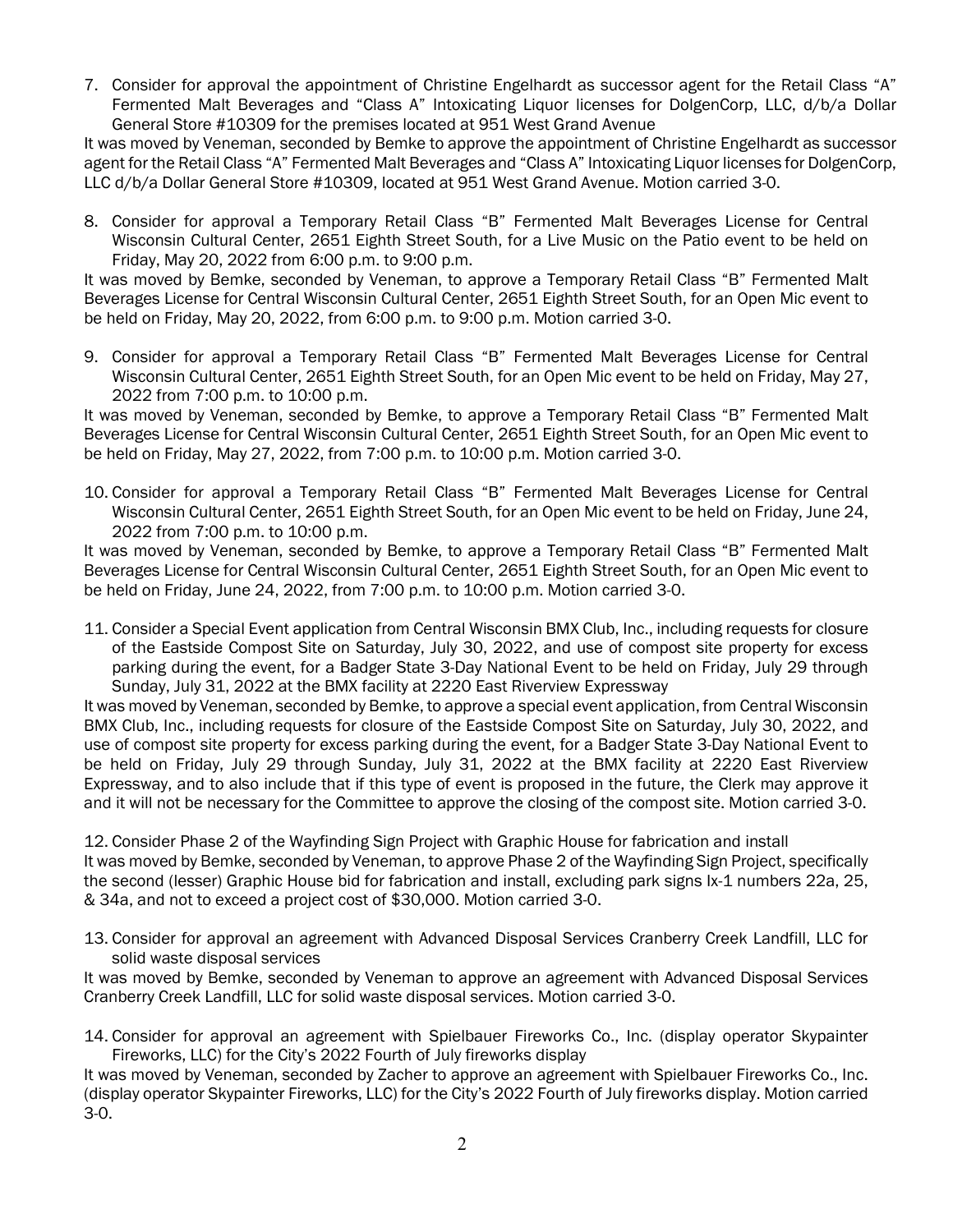15. Review and update Grant Management Policy

It was moved by Bemke, seconded by Veneman to approve the updated Grant Management Policy. Motion carried 3-0.

16. Discussion regarding creating a comprehensive capital improvement program

The Committee discussed creating a comprehensive capital improvement program. No action was taken.

17. Review American Rescue Plan Act grant fund request

The Committee reviewed American Rescue Plan Act grant fund request. No action was taken.

18. Audit of the Bills

It was moved by Bemke, seconded by Veneman to approve check numbers 12432 to 12767. Motion carried 3- 0.

19. Set next meeting date

The next regular Committee meeting will be on Tuesday, June 7, 2022 at 5:00 p.m.

20. It was moved by Veneman, seconded by Zacher to adjourn. Motion carried 3-0. The meeting adjourned at 6:14 p.m.